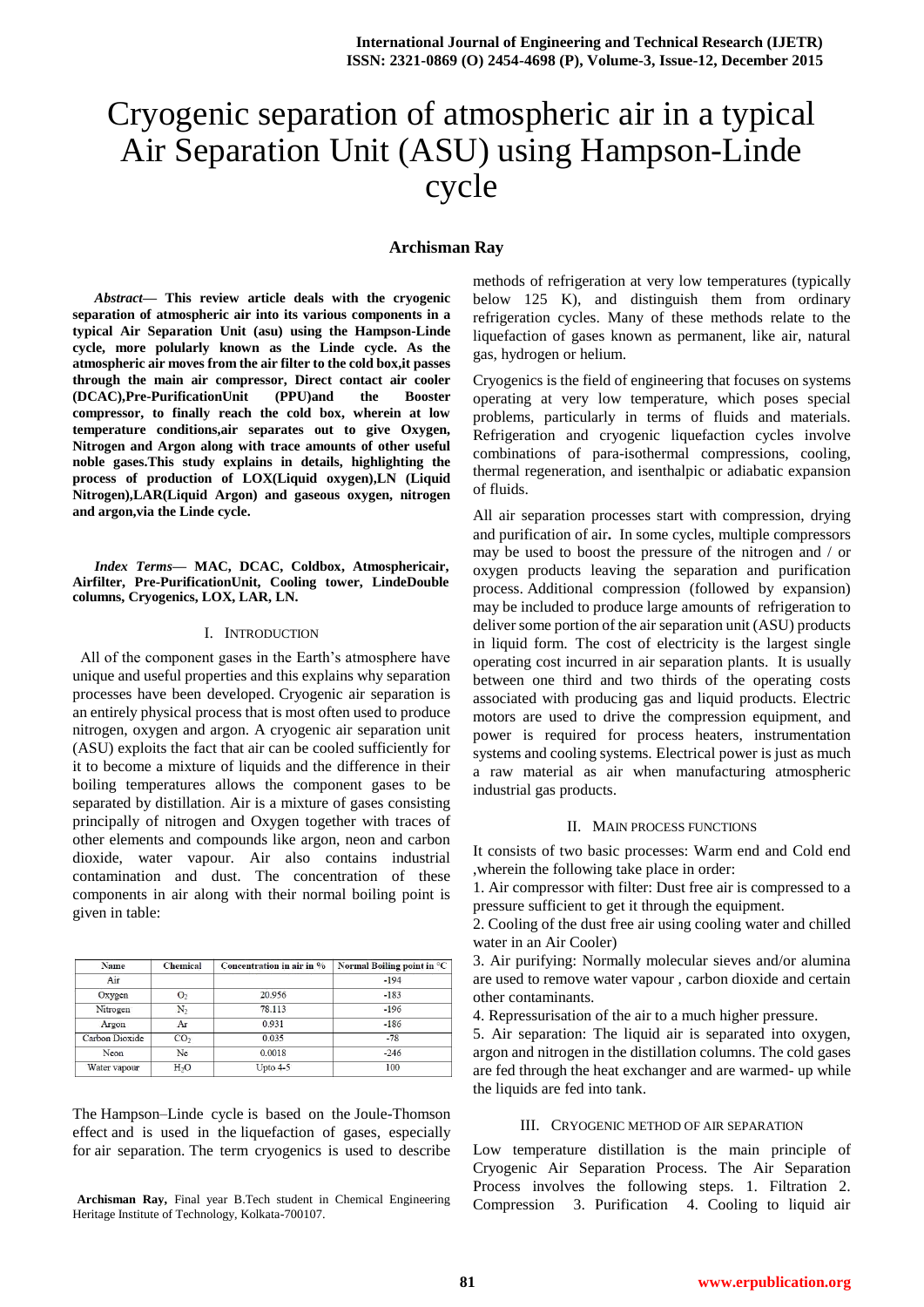temperature 5. Separation of the constituents by low temperature distillation.

## IV. FILTRATION

The inlet air filter is installed on the inlet of the main air compressor to remove the dust particles. The air is made to pass through a series of one or more filter bags, screens or elements. These provide a large surface area for collection of particles, which keeps the pressure drop across the filter as low as possible to save power.

There are two types of filters, namely:

1. Primary filter: that filters particles upto 10μ size.

2. Secondary filter: that filters particles upto 2μ size.

If air filtration is not carried out, the air compressor may Become damaged and have reduced flow capacity due to the increase in compression ratio become less efficient due to rotor and cooler fouling.

The air after being filtered goes to the Main Air Compressor (MAC).

## V. COMPRESSION

The inlet air is compressed in a Main Air Compressor after being filtered. It is usually a 4 stage centrifugal compressor undergoing a polytropic process to achieve maximum efficiency. Compression of air leads to an increase in temperature so, after coolers are used to prevent a sharp increase in temperature. Air enters the main air compressor at 36°C (ambient), 1 atm and exits at 85°C, 6.2 atm (5.2 barg) after the 4th stage compression.

Compression of the air causes its temperature to rise, typically by up to 50°C on leaving the first compression stage. The air is cooled in intercoolers between each stage of compression to maximize machine efficiency and reduce power consumption. In a word to make the process tend isothermal inter cooler used as isothermal efficiency is more than adiabatic efficiency.

The compressed air is being cooled is on the shell side of the intercooler, while the cooling water is on the tube side. This is best practice as it maintains the velocity of the water to prevent fouling and also provides for easier cleaning. Another reason for water being on the tube side is that it is also easier to clean. The cooling water flows in the opposite direction to the air for maximum heat transfer. This cooling water supply comes from cooling tower. Valves are fitted on the cooling water outlet of each cooler to allow for adjustment of water flow and hence air outlet temperature. Increasing water flow reduces the air outlet temperature.

As the air is cooled, moisture condenses in the intercooler shell. The air passes through a horizontal mesh Coalescer, which causes small water droplets to coalesce and drip into the sump. Water collected in the sump then needs to be drained away. This is often done via automatic drain valves, though in some cases it has to be done manually.

#### VI. DIRECT CONTACT AIR COOLER AND COOLING TOWER

The air from the main air compressor is now fed to DCAC. It is cooled by the cooling water supply from the cooling tower unit.

The warm air is cooled by counter current contact in the direct cooler, first in the lower packed section with treated water from the direct cooler pump and then in the upper packed section with chilled water, obtained by cooling treated water in the vaporization cooler via the vaporization pumps and water chiller unit. Cooler pumps deliver water at 30°C. Chilled water is achieved by evaporating some water during counter current contact with dry waste nitrogen and excess nitrogen from the cold box. A part of the water absorbs the latent heat from the dry waste nitrogen and vaporizes. This cools the waste nitrogen, which in turn cools the remaining water to 15°C. The dry nitrogen has a great affinity towards this water vapour. The humid nitrogen created in the vaporization cooler exits to atmosphere from the top of the cooler. The water at 15°C is brought to the chiller (refrigeration unit ). Inside the chiller unit, freon is present which acts as the chilling media. The exit water temperature is at 4°C to 5°C. This water is then pumped by vaporization cooler pumps to the direct cooler. The warm water exiting from the direct cooler is returned to the cooling tower. The air is typically cooled to about  $5^{\circ}$ C (40 $^{\circ}$ F) in the direct cooler before being sent to the PPU. The refrigerant temperature must be maintained above  $0^{\circ}$ C (32 $^{\circ}$ F) to avoid condensed water freezing on the chiller tubes and possibly causing a blockage.

The cooling tower used here is of induced draft cross flow type. Cooling towers are heat removal devices used to transfer process waste heat to the atmosphere. Cooling towers may either use the evaporation of water to remove process heat and cool the working fluid to near the wet-bulb air temperature. A mechanical draft tower with a fan at the discharge (at the top) which pulls air up through the tower. The fan induces hot moist air out the discharge. This produces low entering and high exiting air velocities, reducing the possibility of recirculation in which discharged air flows back into the air intake.

## VII. PRE-PURIFICATION UNIT

The air from DCAC is then passed through PPU.

The pre-purification unit removes the following from the feed air:  $CO<sub>2</sub>$ , water vapours ,trace hydrocarbons (partially)and Nitrous oxide (partially).

The standard arrangement for large plants is to have two horizontal PPU vessels, each with dual layers of activated alumina and molecular sieve. The activated alumina is present in the lower portion of the PPU bed, while molecular sieve is present in the upper portion of the bed. Activated alumina is used to adsorb moisture while, molecular sieve is used to adsorb hydrocarbons.

The main advantages of dual-layer beds are that they:

- require less regeneration energy than a single layer bed (lower regeneration temperature).
- prevent the risk of hydrothermal degradation of the sieve.
- protect the molecular sieve from atmospheric contaminants.
- eliminate the water loading on the sieve due to the water adsorption capability of the alumina.
- increase sieve life.

Regeneration: The adsorption operation is not steady state and the bed has a finite capacity for adsorption following which some form of regeneration is necessary. As a result, full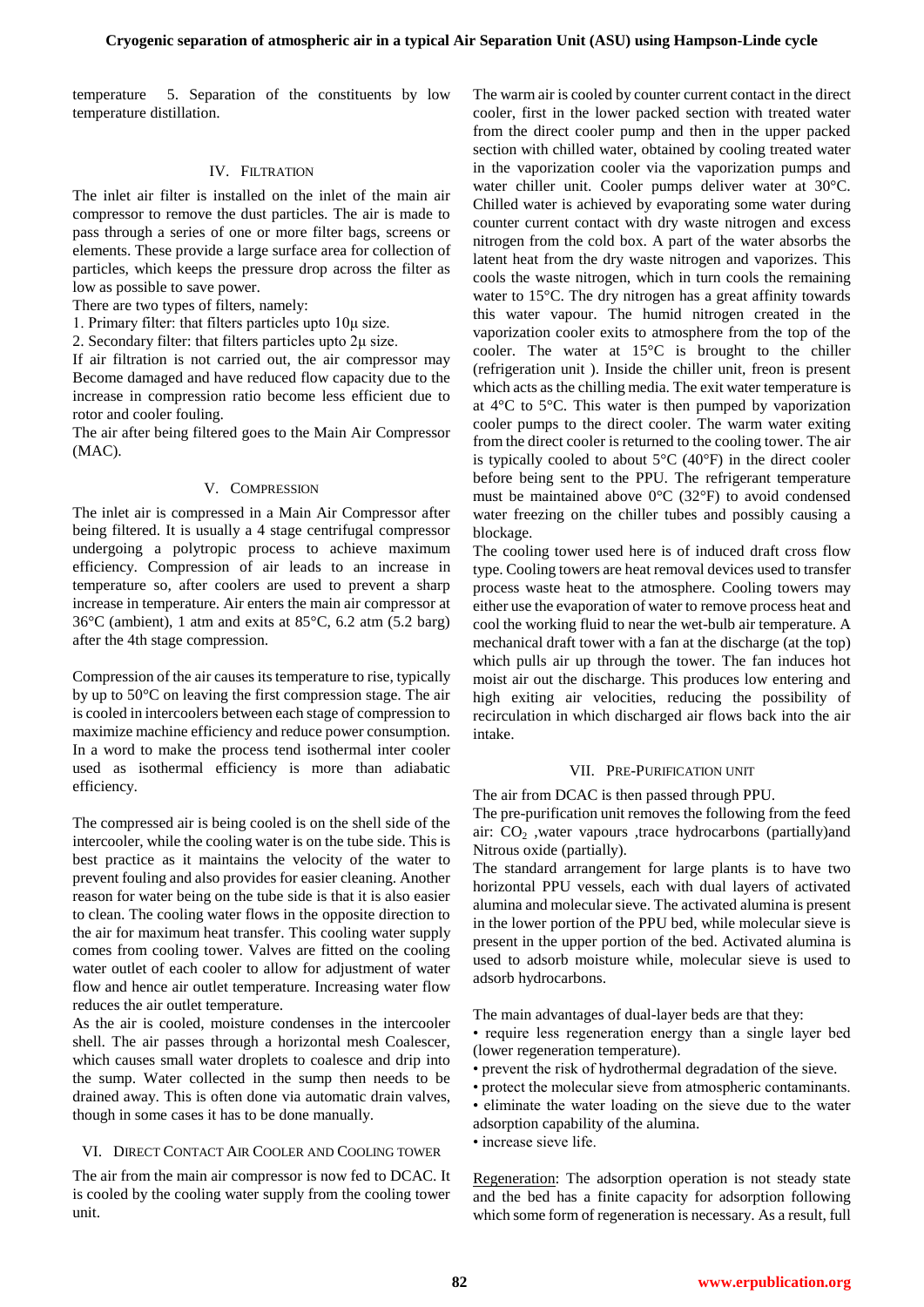continuous operation can only be achieved with a minimum of two units. One unit is adsorbing while the other is being regenerated. PPU's are generally regenerated using high temperature nitrogen at low pressure. This process is

called temperature swing adsorption (TSA). The feed air usually flows upwards through the bed, whilst the regeneration gas flows downwards in a four-bed system that can be operated as two dual-bed units in which two beds are adsorbing while the other two are regenerating. Up flow adsorption is the generally preferred direction on the adsorption cycle is upwards for PPU applications. This reduces the possibility of liquid water reaching and damaging the adsorbent due to process mal operation. The regeneration flow is counter-current to the adsorption cycle air flow. This is because the unused section of the bed should not be contaminated and the effluent end of the bed in adsorption remains the most highly activated part at the end of the regeneration step.

The regeneration of the bed occurs in four cyclic stages:

# 1. Bed Depressurization:

Bed depressurization should be regarded as a part of the regeneration cycle. It is counter-current to the adsorption flow direction. This is to avoid contaminants migrating to the clean end of the bed. The recommended direction of bed pressurization is downwards. This is to prevent bed fluidization if mal-operation occurs.

# 2. Bed Heating:

Then dry waste nitrogen from the cold box is passed through heater into bed to increase the temperature of the bed for regeneration of the bed, as desorption is favoured at low pressure and high temperature.

As, the temperature gradually reaches 120°C, the contaminants are removed. It has to be noted that moisture is never removed completely, the moisture that never gets removed is known as equilibrium moisture.

# 3. Bed Cooling:

the cold box.

After the regeneration of the bed, it is once again ready to be online and adsorb impurities, but before that the bed needs to be cooled to favour adsorption. So, cooled gaseous nitrogen (CGN) is required to cool down the bed.

## 4. Bed Repressurisation:

The bed is again repressurised by passing moisture free air. The after filters may either be internal to the PPU vessel or fitted in the discharge pipe work. The after filters are designed to ensure that dust from the bed material is not transferred into

# VIII. TEMPERATURE PROFILE IN TSA ADSORPTION:

First temperature plateau:

At the start of regeneration, when the heat front just enters the bed, there is an immediate drop in the bed outlet temperature, which may fall below 0°C. This is due to desorption of nitrogen that is partially adsorbed during the adsorption step. The outlet temperature then rises until a first plateau is observed at about 40°C. This corresponds to the desorption of CO2.

Second temperature plateau:

As the heat front moves through the bed, more energy is supplied to the system and the outlet temperature reaches a second plateau at about 90°C. Most of the water is desorbed at this stage and the regeneration gas is practically saturated with water at this temperature. Temperature rise

As the rate of water desorption decreases, the outlet temperature rises again. If the heater is not switched off the temperature would eventually reach the inlet temperature. The start of this temperature rise is the real indication of the end of regeneration. The heater is usually switched off at a time to achieve a peak temperature of 120°C to 140°C. (figure alongside)



Then, the air free from all the contaminants exiting out from the PPU passes into the Booster Air Compressor. The booster air compressor is a six stage centrifugal compressor which is used to compress the feed air to the required high pressure. The dry air leaving the pre-purification unit (PPU) is split into two streams:

• One stream goes into the ASU cold box via the main exchanger

• The second stream is further compressed in the booster air compressor

# IX. BOOSTER AIR COMPRESSOR

The booster air compressor consists of six stages overall. This is subdivided into two & four stage respectively, this generating medium & high pressure air.

Air from the PPU has a delivery pressure of approximately 5.7 bar. The booster air compressor pressurizes this air to a higher pressure, possibly as high as 69 bar. This high

pressure stream is fed directly to the main heat exchanger.

The air is pressurized to increase its condensing temperature. This makes it capable of vaporizing the liquid oxygen product.

The medium pressure air (20 bar) is fed to the expandercompressor assembly. The air is then pressurised and sent to main heat exchanger(MHE).Air is at 173k is sent to warm turbine and air at 100k is fed to cold turbine,followed by air from warm turbine mixing with PPU stream and fed to high pressure column via MHE. Air from expander is finally fed directly to HP column via MHE. The high pressure stream from BAC is fed to MHE and then to HP column via a liquid turbine and a JT valve working in parallel.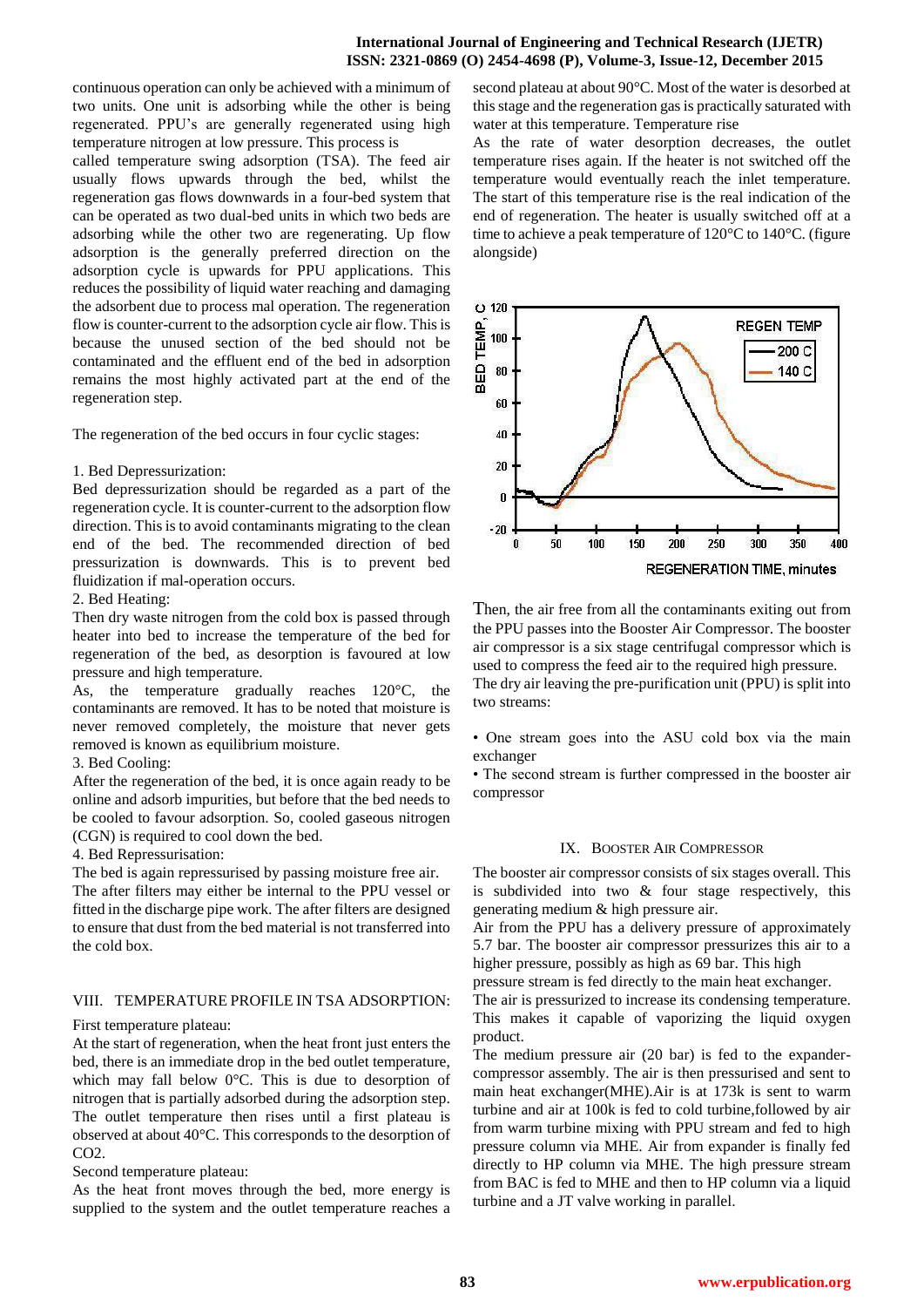## X. COLD BOX

Separation of the constituents by low temperature distillation occurs here.Inside the cold box, there are distillation columns. These distillation columns are double columns that are maintained at two different pressures. The lower column is maintained at high pressure while the upper column is maintained at low pressure. These special type columns are known as Linde Double Columns. Distillation is a process in which the separation of the components from the mixture takes place due to difference in boiling points.

The air entering the cold box contains oxygen, nitrogen and argon. Among these, nitrogen is the most volatile component (b.p. -196°C), and oxygen is the least volatile (b.p. -183°C). The nitrogen vaporizes from the air mixture and its vapour accumulates at the top of the column, while oxygen persists as a liquid at the bottom of the column.

The high pressure column is usually a sieve tray type distillation type column, where the air is separated into pure nitrogen at the top and an oxygen – rich liquid (RL) at the bottom. Rich liquid contains about 40% of oxygen. Pure gaseous nitrogen leaving the top of the high pressure column is condensed by passing through the reboiler-

condenser and returns to the top of column to provide column reflux. A pure liquid nitrogen stream (PL) is also withdrawn from the top of the high pressure column and used as reflux for the low pressure column.

Some of the pure liquid nitrogen stream is withdrawn from the top of column and sub cooled in HE and is used as product. The rich liquid leaves the bottom of the high pressure column under level control and it is flashed into the pure argon column condenser to provide the refrigeration before passing to the low pressure column as liquid and vapour streams. An intermediate liquid stream (IL) is taken from the high pressure column and sub cooled in the intermediate liquid sub cooler before splitting into two streams. The first stream isflashed directly into the low pressure column and the second stream is flashed into the nitrogen stripper column condenser to provide the refrigeration. A liquid purge flow and vapour stream pass to the low pressure column from the nitrogen stripper column condenser.

The low pressure column is a structured packing distillation column where the feed streams are further separated into pure nitrogen at the top and pure oxygen at the bottom. Pure low pressure nitrogen gas (LPN) leaves the top of the low pressure

.

It is warmed initially in the reflux nitrogen/intermediate liquid /rich liquid/liquid oxygen sub coolers and is then heated to the near ambient temperature in the main ASU exchanger before being compressed as product or passed to the vaporization cooler. Waste nitrogen (WN) is taken from a point near the top of the low pressure and like LPN, it is heated in the sub coolers and main ASU exchanger , which it leaves at ambient temperature. The waste stream is then either sent to the vaporization cooler to chill water or used for the regeneration of the PPU.

Pure liquid oxygen collects at the bottom of the low pressure column and is reboiled in the reboiler condenser. A

liquid oxygen stream is withdrawn from the bottom of the low pressure column and is either pumped to a pressure in the LO IC pumps or pumped to the LO storage tank at low pressure in the LO Transfer pumps. The high pressure liquid oxygen is

used to produce a high pressure gaseous product by vaporizing the high pressure liquid and warming to ambient temperatures in the Main Heat Exchanger . The low pressure liquid oxygen product is sub cooled in the LO sub cooler before being exported to the LO storage tank .

#### XI. PURE ARGON PRODUCTION:

Argon – enriched vapour is taken from an intermediate point of the low pressure column where oxygen concentration is 90.6% (argon belly) and fed to the crude argon column as feed and nitrogen stripper column reboiler as the heat source for reboil before returning to the low pressure column as a condensed liquid. In the crude argon column, as the vapour raises the oxygen content reduces. The crude argon vapour leaving the top of the is passed to the base of the pure argon column ,where the oxygen content is further reduced until a virtually oxygen free argon stream is obtained. This overhead vapour then passes to the argon condenser where the argon rich vapour condenses to provide reflux. The reflux stream for is transferred from the base to the top of column by the argon reflux return pumps .

Oxygen free argon is withdrawn from the top of column and passed to the nitrogen stripper column. Pure liquid argon is withdrawn from the bottom of the storage and a small purge is taken from the top to remove nitrogen enriched vapour. Reboiler and reflux is provided.

#### **REFERENCES**

- [1] Barron Randall F., "Cryogenic Systems", New York, Oxford University Press, 1985.
- [2] Flynn Thomas M., "Cryogenic Engineering", Colorado, Oxford University Press, 1992.
- [3] Hysys Tutorial #1: Aspen Basic
- [4] Hysys Tutorial #4: Thermodynamic Method.
- [5] Stoecker W.F, "Design of Thermal systems", Toronto, Tata McGraw Hill, 1986.
- [6] Study of cryogenic cycles with aspen hysys simulations "a project report submitted in partial fulfillment of the requirements for the degree of bachelor of technology and mechanical engineering" by Sunil Manohar Dash.
- [7] Randall F. Barron, Cryogenic systems, 2nd edition.
- [8] A.R. Smith, J. Klosek, D.W. Woodward, Next-generation integration concepts for air separation units and gas turbines, J. Eng. Gas Turbines Power 119 (2) (1997) 298–304, April.
- [9] Mao, S.R., Zhu, S.Y., Zhou, Z.Y., 2005a. Technology and Operational Principal of Modern Air Separation Equipment. Hangzhou Press, Hangzhou, China .
- [10] H. Cheung, "Moderate-pressure cryogenic air separation process," Gas Separation and Purification, vol. 5, no. 1, pp. 25–28, 1991.
- [11]R. Agrawal, D. W. Woodward, and T. F. Yee, "Argon production from air distillation: use of a heat pump in a ternary distillation with a side rectifier," Gas Separation and Purification, vol. 8, no. 1, pp. 37–43, 1994.
- [12]R. L. Cornelissen and G. G. Hirs, "Exergy analysis of cryogenic air separation," Energy Conversion and Management, vol. 39, no. 16–18, pp. 1821–1826, 1998.
- [13]Y. Kansha, A. Kishimoto, T. Nakagawa, and A. Tsutsumi, "A novel cryogenic air separation process based on self-heat recuperation," Separation and Purification Technology, vol. 77, no. 3, pp. 389–396, 2011. [View at Publisher](http://dx.doi.org/10.1016/j.seppur.2011.01.012) ·
- [14] F. G. Kerry, Industrial Gas Handbook: Gas Separation and Purification, CRC & Taylor & Francis, New York, NY, USA, 2006.